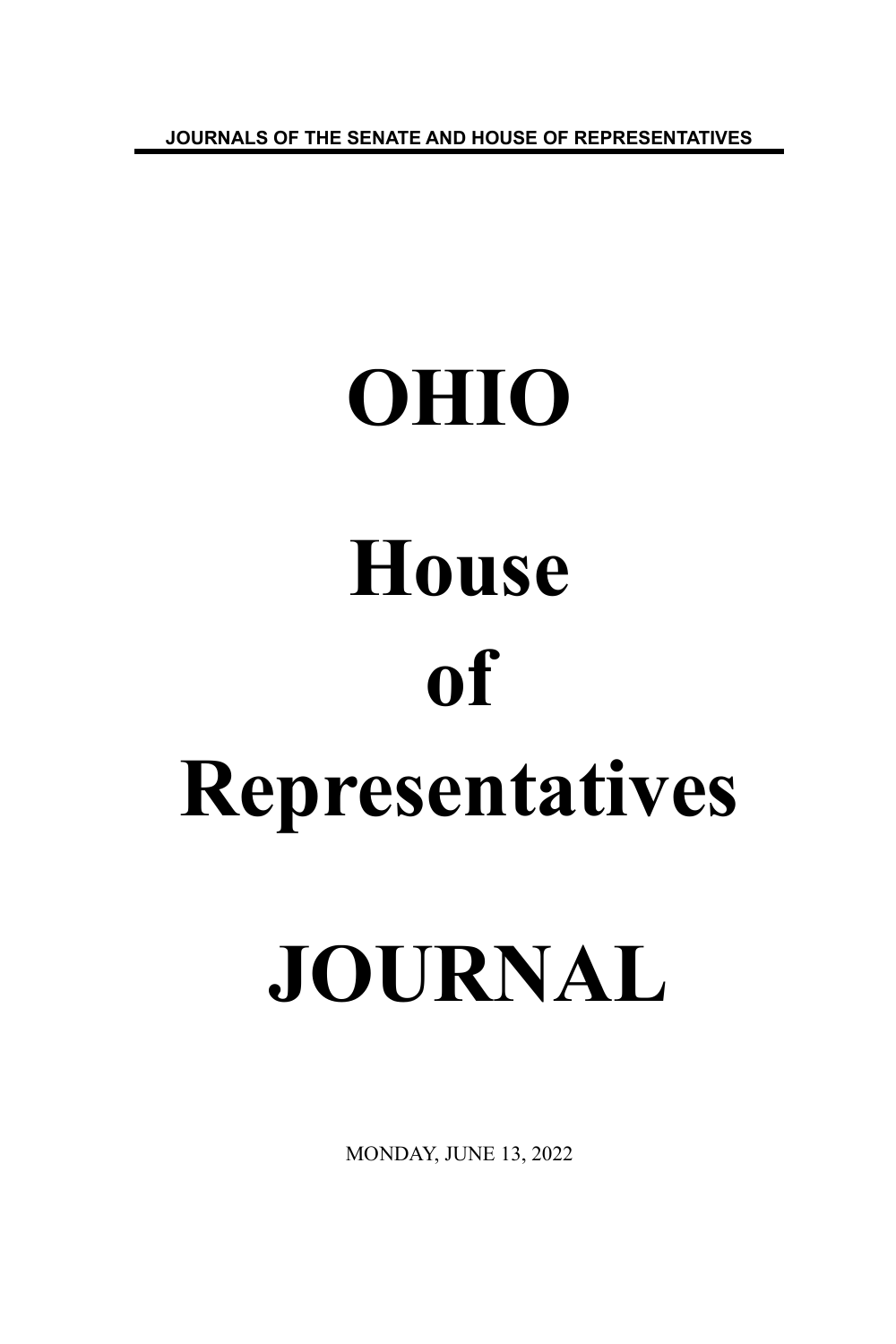## ONE HUNDRED SIXTY-SIXTH DAY Hall of the House of Representatives, Columbus, Ohio **Monday, June 13, 2022, 9:00 o'clock a.m.**

The House met pursuant to adjournment.

Pursuant to House Rule No. 23, the Clerk called the House to order.

Representative Callender was selected to preside under the Rule.

The journal of the previous legislative day was read and approved.

#### **INTRODUCTION OF BILLS**

The following bills were introduced:

**H. B. No. 699 -** Representatives Seitz, Galonski. Cosponsors: Representatives Hillyer, Schmidt, Ray, Smith, K., Sheehy, Addison, Upchurch.

To amend sections 109.11, 109.57, 109.71, 109.73, 109.75, 109.79, 109.801, 149.43, 307.93, 313.10, 341.42, 753.32, 2151.34, 2151.358, 2746.02, 2903.214, 2907.05, 2923.12, 2923.125, 2923.128, 2923.1213, 2923.16, 2925.11, 2925.12, 2925.14, 2925.141, 2929.01, 2929.13, 2929.14, 2929.20, 2929.34, 2930.03, 2930.06, 2930.16, 2939.21, 2941.1413, 2945.71, 2945.73, 2951.041, 2953.25, 2953.31, 2953.32, 2953.34, 2953.38, 2953.52, 2953.521, 2953.57, 2953.58, 2953.59, 2953.61, 2967.04, 2967.12, 2967.132, 2967.193, 2967.26, 2967.271, 2967.28, 3113.31, 3770.021, 4301.69, 4506.01, 4510.04, 4511.19, 4511.21, 4723.28, 4729.16, 4729.56, 4729.57, 4729.96, 4730.25, 4731.22, 4734.31, 4752.09, 4759.07, 4760.13, 4761.09, 4762.13, 4774.13, 4778.14, 5120.035, 5120.66, 5139.45, 5149.101, and 5149.38; to amend, for the purpose of adopting new section numbers as indicated in parentheses, sections 2953.37 (2953.35), 2953.38 (2953.36), 2953.52 (2953.33), and 2953.56 (2953.37); to enact sections 109.772, 109.773, and 5139.101; and to repeal sections 2953.321, 2953.33, 2953.35, 2953.36, 2953.51, 2953.53, 2953.54, 2953.55, and 2967.19 of the Revised Code to modify various aspects of the law regarding crimes and corrections, correctional officers and employees, coroner records, inmate internet access, civil protection orders, delinquent child adjudications, youthful offender parole review, OVI and other traffic offenses, and criminal record sealing and expungement.

**H. B. No. 700 -** Representatives Sobecki, Smith, M. Cosponsors: Representatives Smith, K., Galonski, Sheehy, Sweeney, Leland, Upchurch, O'Brien, Crossman, Miller, A., Denson, Miranda, Weinstein, Davis, Lepore-Hagan, Brown, Hicks-Hudson, Miller, J., Brent, Liston, Jarrells, Robinson, Kelly, Lightbody, West, Russo.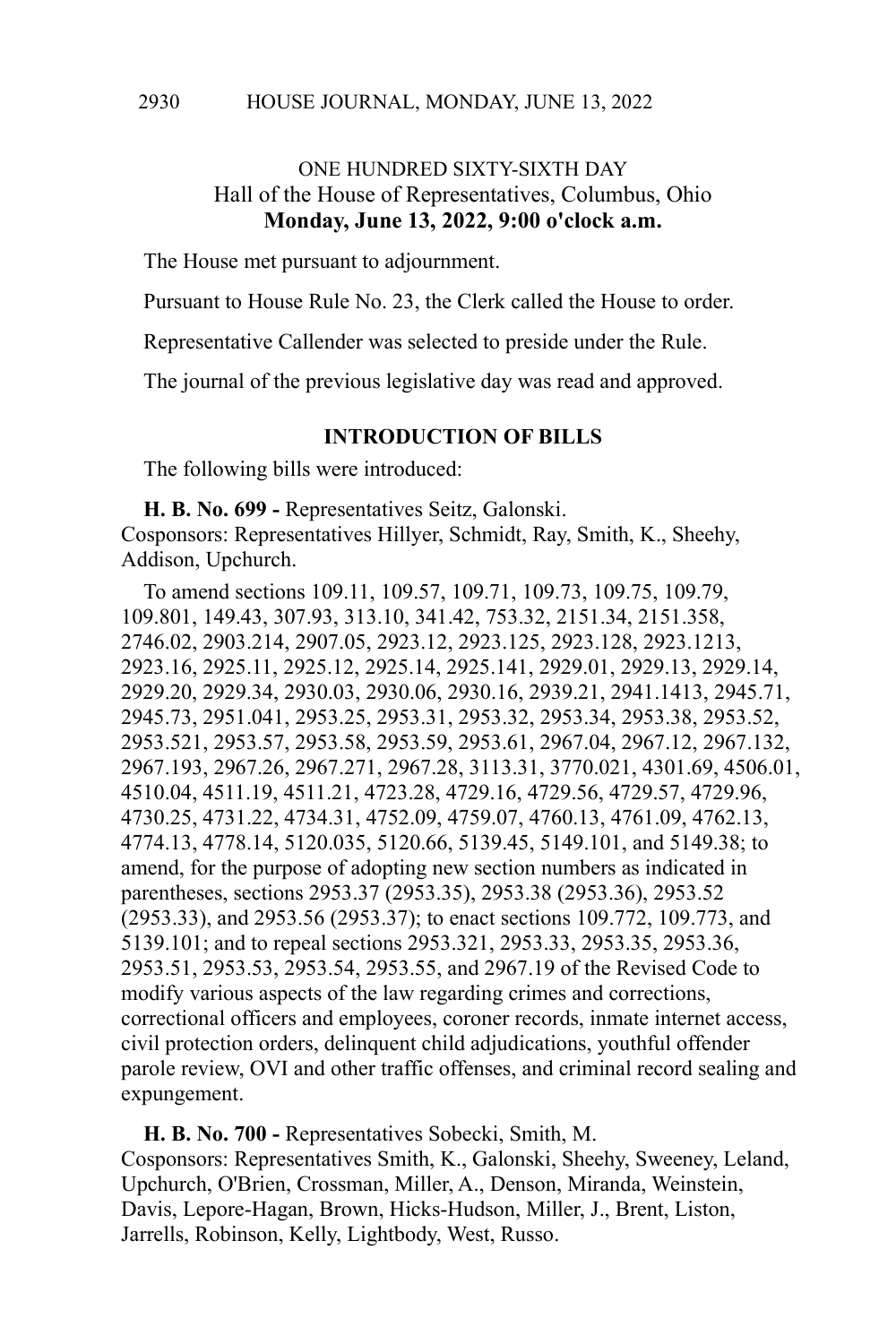To amend sections 5739.21, 5741.02, and 5741.03 of the Revised Code to modify the allocation of state sales and use tax revenue from the sale of certain firearms and ammunition.

Said bills were considered the first time.

# **MOTIONS AND RESOLUTIONS**

Representative Hillyer moved that the following resolutions be read by title only and brought up for immediate adoption:

#### **H. R. No. 297 - Representative Wiggam**

Honoring the Triway High School softball team on winning the 2022 Division II State Championship.

# **H. R. No. 298 - Representative Young, T.**

Honoring the Miamisburg Rotary Club on its One Hundredth Anniversary.

# **H. R. No. 299 - Representative Hillyer**

Honoring David Adams as the 2022 Division II Pole Vault State Champion.

# **H. R. No. 300 - Representative Roemer**

Honoring Josiah Cox on winning two 2022 Ohio High School Athletic Association Division II State Track and Field Championships.

# **H. R. No. 301 - Representative Lightbody**

Honoring the Gahanna Lincoln High School girls track and field team on winning the 2022 Division I State Championship.

#### **H. R. No. 302 - Representative Roemer**

Honoring Morgan Hallett as a 2022 Division II State Track and Field Champion.

The motion was agreed to.

The question being, "Shall the resolutions be adopted?"

The resolutions were adopted.

# **MESSAGE FROM THE SPEAKER**

Pursuant to House Rules 13, 28, and 30, the Speaker hereby makes the following changes to the House standing committee on Commerce and Labor:

Remove Representative Baldridge; appoint Representative Fraizer.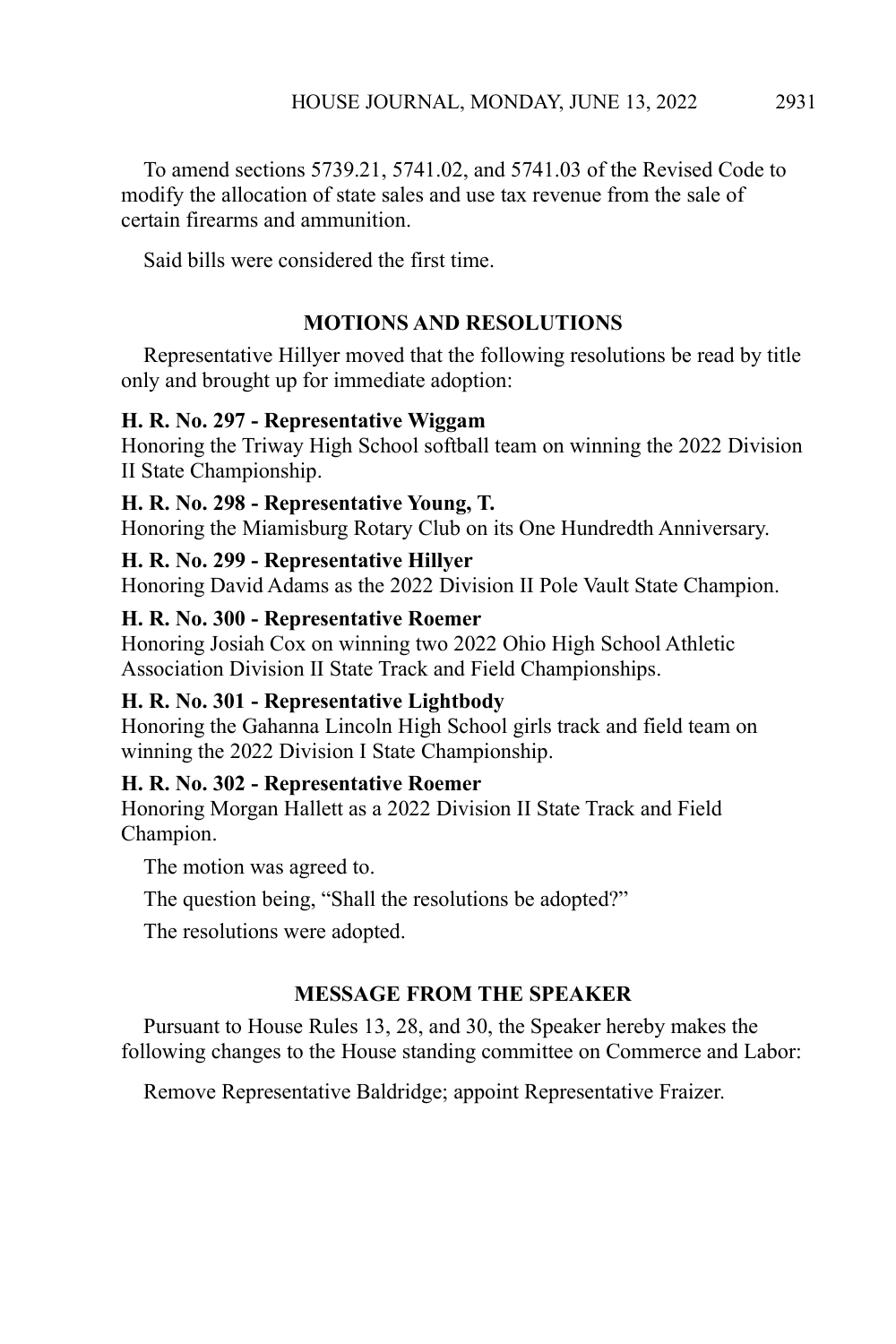#### **MESSAGE FROM THE SPEAKER**

The Speaker of the House of Representatives, on June 3, 2022, signed the following:

**Sub. H. J. R. No. 2**-Representatives LaRe, Swearingen - et al.

**H. J. R. No. 4**-Representatives Edwards, Seitz - et al.

**S. C. R. No. 16**-Senator Gavarone - et al.

#### **MESSAGE FROM THE SPEAKER**

The Speaker of the House of Representatives, on June 7, 2022, signed the following:

**Sub. H. B. No. 99**-Representative Hall - et al.

**Am. H. B. No. 140**-Representative Merrin - et al.

**Sub. H. B. No. 687**-Representative Oelslager - et al.

**Sub. S. B. No. 61**-Senators Blessing, Antonio - et al.

**Am. Sub. S. B. No. 156**-Senator Roegner - et al.

**Am. Sub. S. B. No. 160**-Senator O'Brien - et al.

**Am. Sub. S. B. No. 224**-Senator Cirino - et al.

**Sub. S. B. No. 225**-Senator Schuring - et al.

**S. B. No. 231**-Senator Hottinger - et al.

**Am. Sub. S. B. No. 239**-Senator Blessing - et al.

**Am. S. B. No. 246**-Senators Rulli, Lang - et al.

**Am. S. B. No. 264**-Senator Brenner - et al.

**Sub. S. B. No. 273**-Senators Hottinger, Hackett - et al.

**S. B. No. 287**-Senator Manning - et al.

#### **MESSAGE FROM THE SPEAKER**

The Speaker of the House of Representatives, on June 8, 2022, signed the following:

**Am. H. B. No. 371**-Representatives Schmidt, Denson - et al.